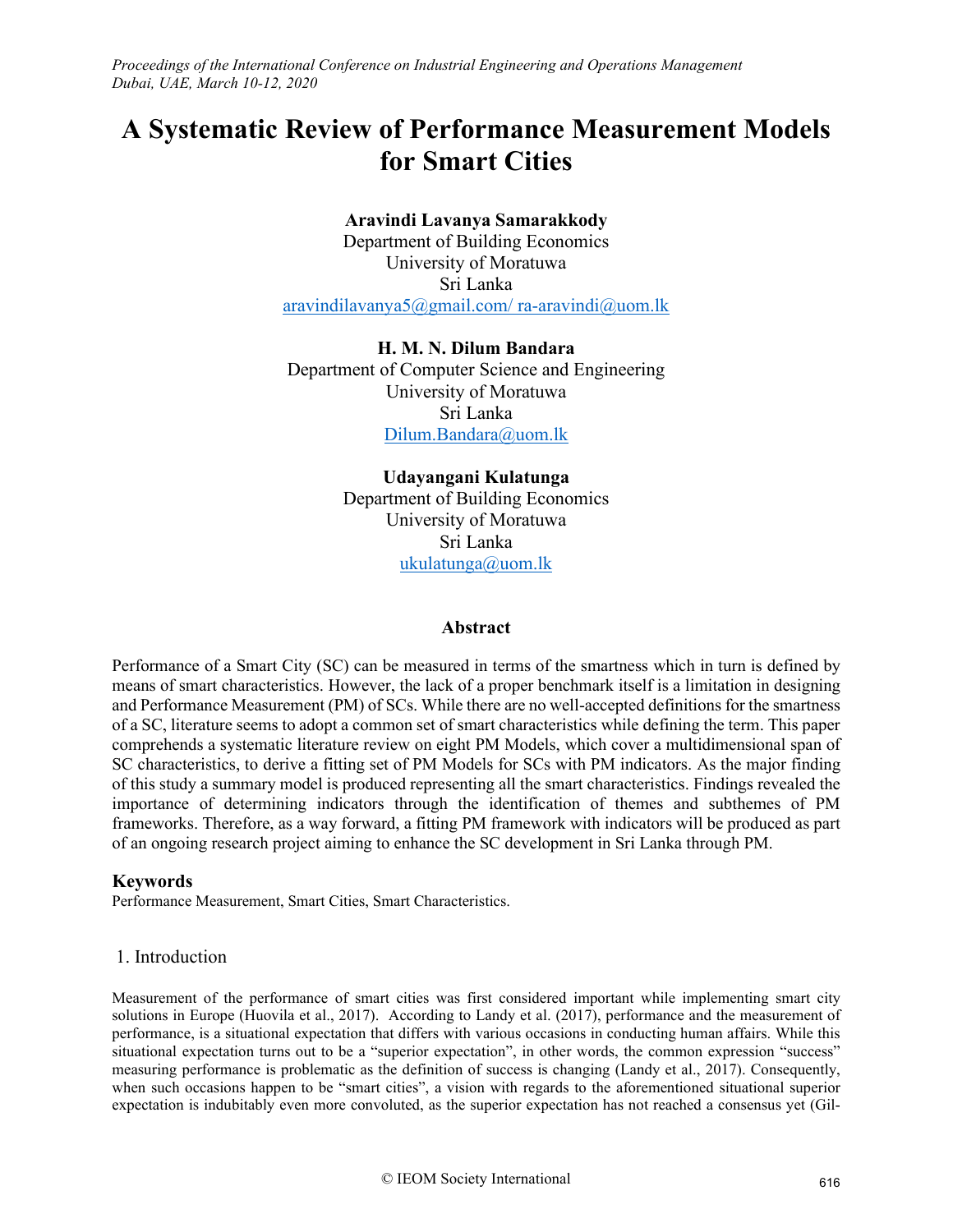Garcia et al., 2015). In fact, due to the complications of interests gravitated around public administration in smart cities, as a result of the wide variety of work performed and their complex interconnection, the concept of Performance Measurement (PM) needs to appreciate the multi-dimensionally (Bouckaert and Halligan, 2008). Moreover, determining the depth of performance of smart cities' administration at different levels such as local government, organisations, and individuals and the span in classified content dimensions is rather comprehensive (Merli and Bonollo, 2014). Therefore, a number of authors have come up with different PM models addressing a broad span (Lombardi et al., 2012; Komninos, 2008; Merli and Bonollo, 2014; Shen et al., 2018; Australian Government, 2017; Ambrosetti, 2012). Meanwhile, some have distinguished between the depth over span to a given content dimension, e.g., Garau et al. (2015) benchmark only the Smart Urban Mobility. Whatsoever, these models witness the need of PM in smart cities (Albino et al., 2015). Alternatively, to fulfil the requirements of a smart city it is important to benchmark appropriate smart city "characteristics" and that again implies the need of accurate benchmarks; which can be used in setting city goals and determining priorities (Harms, 2016).

Therefore, to answer the research question; "what are the dimensions of a smart city's characteristics that can establish indicators in a PM system for a smart city", this paper aims to analyse the smart city characteristics multidimensionally by reviewing a selected set of PM frameworks for smart cities. The objectives are to identify the importance of PM for smart cities and different PM systems/ Performance Assessment Systems/ Models for smart cities.

#### 2. Research Method

Research method is certainly is the most important selection in the process of answering a research question. In seeking for different PM Models in smart cities, this paper undertakes a systematic literature review. One of the major advantages in carrying out a systematic review of literature over other traditional literature reviews is that; it requires a comprehensive and holistic review followed by a series of steps which allows unbiased obtaining of only the most relevant information for the focused area (Choong, 2014). While the search terms "Performance Measurement in smart cities" and "Performance Measurement frameworks for smart cities" found an exhaustive list of publications in research databases (namely Science Direct, Emerald Insight, and Scopus); however, none of them did specify PM frameworks for smart cities. The initial selection of papers to read further was not limited to a year range, yet, they were based on the title and abstract. Likewise, some directly related articles which are written as part of the CITYkeys project (Huovila et al., 2016; Huovila et al., 2017) were found in Research Gate. Therefore, as the next step, the search terms were also used in Google Scholar. Thereafter with the use of snowballing technique eight frameworks were selected followed by a cross-checking done with Google Scholar again. Selection of the eight papers is majorly based on the wide span of the content dimensioned covered from the framework, availability of indicators/subthemes and clear and comprehensive interpretations done without being limited to a selected context/scenario.

## 3. Need of Performance Measurement IN Smart Cities

PM in smart cities is being looked at through several lenses while the smart city requirements are also discussed in a great variety (Szendi, 2019). Benchmarking would provide a clear basis for the famous maxim, "whatever is measured will only get done" (Behn, 2003) and lack of this would give negative impacts on determining city goals and requirements (Brorström et al., 2018). In fact, as per Fredrick W. Taylor's management by exception principle, attempts to control every aspect resulting in controlling of nothing; remarks one of the most popular aphorisms in PM (Shafritz et al., 2016). Therefore, planning, controlling, and decision making regarding defining and redefining of the priorities and solutions in a smart city and resource allocation, assigning responsibilities, etc., can be achieved with a proper PM system (Merli and Bonollo, 2014). Consequently, by developing a PM system, not only goal benchmarking but also goal alignment with improved accountability in complex and large city projects is assured (Brorström et al., 2018). Benchmarking together with ranking allows identifying and comparing strengths and weaknesses in a smart city (Carli et al., 2013). Furthermore, modifications to the development in smart programmes to enhance smartness can be done through PM (Afonso et al., 2015). In addition to that, a transparent and common PM system is important in creating trust in solutions and also to monitor their progress (Huovila et al., 2017). Additionally, possible problems and their causes can be predetermined with an established PM system (Harbour, 2009). All in all, public managers of public agencies including cities use PM for performance evaluation, to control the behaviour in civic engagement, for budgeting, promoting, motivating, celebrating success, learning, and improving (Behn, 2003).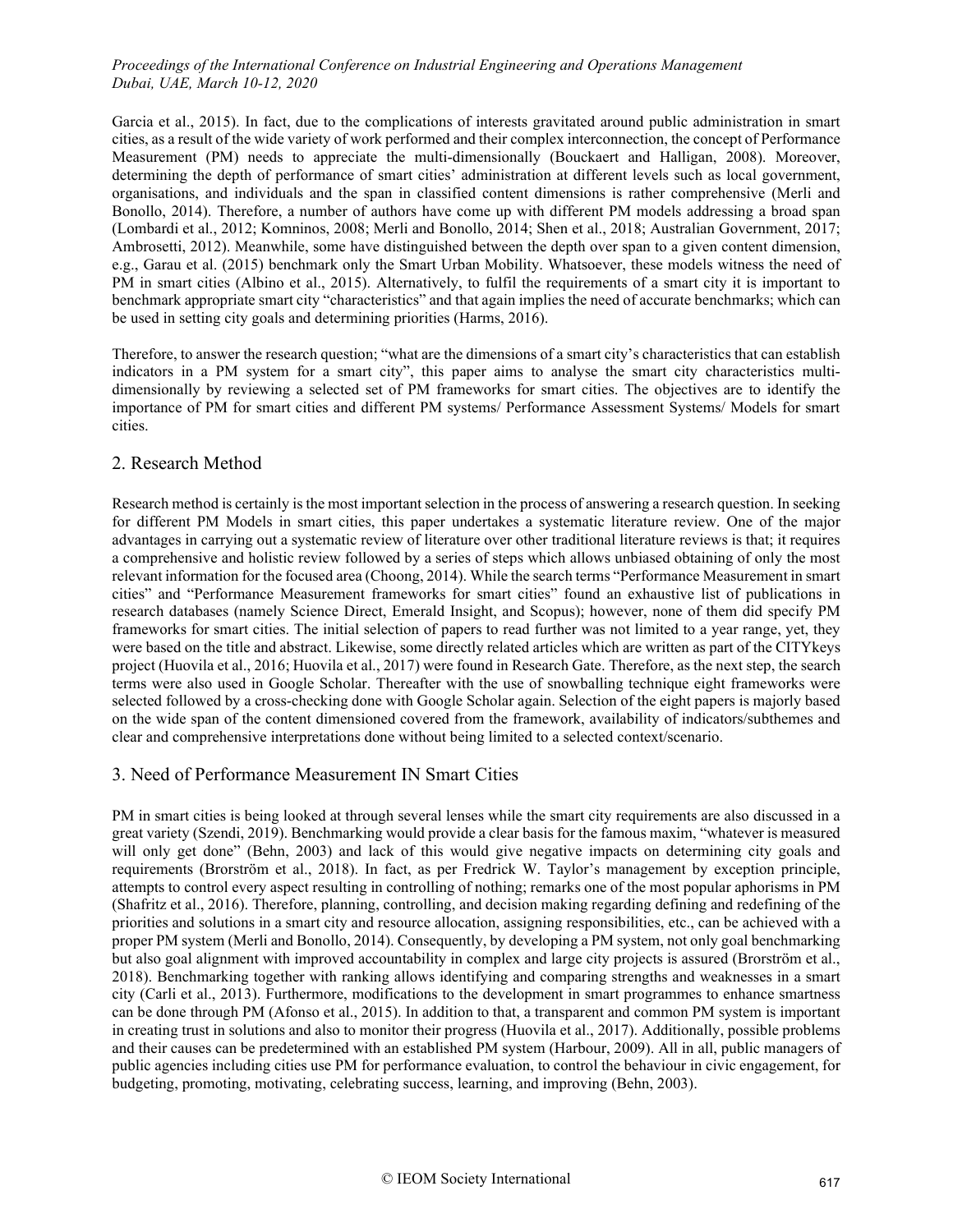While the concept of a smart city and its requirements are difficult to delineate (Orlowski and Romanowska, 2019), definitional elements that are spotlighted by different authors can be identified as the themes with which they exhibit smart cities concept as an approach to overcome the problems occurred in basic cities (Yigitcanlar et al., 2018). In line with such smart cities definitional elements, researchers and industry players together with government and central agencies have come up with different models that invoke the aspects of urban life which are to be upgraded through smart cities (Bifulco et al., 2016). Consequently, PM systems / Performance Assessment Systems were constructed emanated from smart city requirement which are also known as smart characteristics (Lombardi et al., 2012; Komninos, 2008; Merli and Bonollo, 2014; Shen et al., 2018; Australian Government, 2017; Ambrosetti, 2012).

## 4. Performance Measurement Models for Smart Cities

Smart cities inherit an interdisciplinary character and therefore integrate city technologies, marketing, knowledge economy, economic geography along with spatial planning (Richter et al., 2015) the same which have become the basis in determining the city performance. Thereby various PM methods and indices have been developed throughout the evolvement of the concept smart cities and its definitional elements (Albino et al., 2015). The actual measurement objectives in measuring the performance of smart cities were categorized with content dimensions of a smart city as observed by different institutes (Merli and Bonollo, 2014). They are the same aspects in which smart cities mostly require indicators to measure their performance (Huovila et al., 2017). In other words, it is these aspects which different authors term as themes/sub-themes (Bosch et al., 2016); characteristics/factors (Giffinger et al., 2007); clusters (Lombardi et al., 2012); blocks (Komninos, 2008); dimensions (Merli and Bonollo ,2014); categories (Shen et al., 2018); and layers (Zygiaris, 2013) measure the performance of a smart city in terms of smartness of those each aspect.

The progression of PM models in smart cities can be traced back to 2007, with the formation of Giffinger et al.'s (2007) framework to assess the performance of smart cities (Merli and Bonollo, 2014). despite the application of the framework has meant to be decisive for cities, it is the most cited and widely used due to its comprehensive nature (Bifulco et al., 2016). Therefore, the characteristics of this very framework is used as a base in combining all the aspects of a PM model in this study as well.

However, the interpretation of a particular theme may not be compatible with the meaning a similar theme from another framework hence subthemes becomes informative Airaksinen et al. (2017). Therefore, in this study, the themes/classifications of eight smart city PM frameworks are compared intending to form a constructive set of themes and subthemes that can lead to producing comprehensive indicators under each of such themes/sub-themes. Table 1 depicts each of the selected smart city PM framework's themes and sub-themes (if available).

| N <sub>0</sub> |   | <b>Content Dimensions</b>                                                                                                                                                                                                     | <b>Source</b>               |
|----------------|---|-------------------------------------------------------------------------------------------------------------------------------------------------------------------------------------------------------------------------------|-----------------------------|
|                |   | People – Health, Safety, Access to (other) services, Education, Diversity and social<br>cohesion, Quality of housing, Built environment                                                                                       | (Bosch et al.,<br>2016)     |
|                | ٠ | Planet – Energy and mitigation, Materials, water, land, Climate resilience, Pollution<br>and waste, Ecosystem                                                                                                                 |                             |
|                | ٠ | Prosperity – Employment, Equity, Green economy, Economic performance,<br>Innovation, Attractiveness, Competitiveness                                                                                                          |                             |
|                | ٠ | Governance - Organisation, Community involvement, Multi-level governance                                                                                                                                                      |                             |
|                |   | Propagation – Replicability and scalability, Factors of success                                                                                                                                                               |                             |
| 2              |   | Smart Economy - Innovative spirit, Entrepreneurship, Economic image and<br>trademarks, Productivity, Flexibility of labour market, International embeddedness                                                                 | (Giffinger et al.,<br>2007) |
|                |   | Smart People – Level of qualification, Affinity to lifelong learning, Social and ethnic<br>plurality, Flexibility, Creativity, Cosmopolitanism/Open-mindedness, Knowledge<br>about the EU (Country or Region where they live) |                             |

## Table 1: Content Dimensions in Performance Measurement Systems for Smart Cities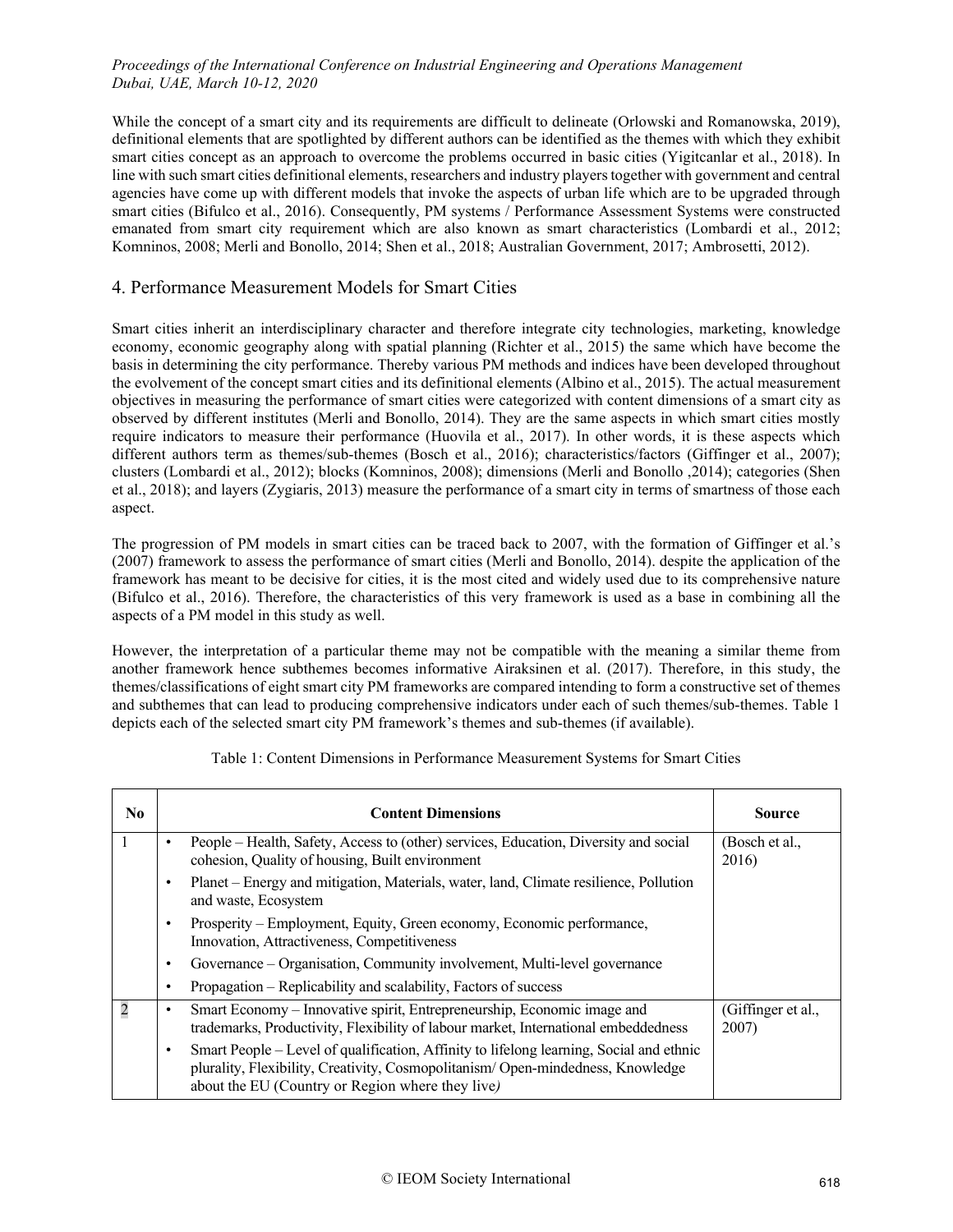|                | Smart Governance - Participation in decision-making, Public and social services,<br>$\bullet$                                                                             |                     |
|----------------|---------------------------------------------------------------------------------------------------------------------------------------------------------------------------|---------------------|
|                | Transparent governance                                                                                                                                                    |                     |
|                | Smart Mobility - Local accessibility, (Inter-)national accessibility, Availability ICT<br>$\bullet$<br>infrastructure, Sustainable, Innovative and safe transport systems |                     |
|                | Smart Environment - Attractivity of natural conditions, Pollution, Environmental<br>$\bullet$<br>protection, Sustainable resource management                              |                     |
|                | Smart Living - Cultural facilities, Health conditions, Individual safety, Housing<br>$\bullet$                                                                            |                     |
|                | quality, Education facilities, Touristic attractivity, Social cohesion                                                                                                    |                     |
| $\overline{3}$ | <b>Smart Economy</b><br>$\bullet$                                                                                                                                         | (Lombardi et al.,   |
|                | <b>Smart People</b><br>University<br>$\bullet$                                                                                                                            | 2012)               |
|                | Government<br><b>Smart Governance</b><br>$\bullet$                                                                                                                        |                     |
|                | Civil society<br><b>Smart Mobility</b><br>$\bullet$                                                                                                                       |                     |
|                | Industry<br><b>Smart Environment</b><br>$\bullet$                                                                                                                         |                     |
|                | <b>Smart Living</b><br>$\bullet$                                                                                                                                          |                     |
| 4              | Education and skills of the population<br>$\bullet$                                                                                                                       | (Komninos, 2008)    |
|                | Knowledge and innovation institutions<br>$\bullet$                                                                                                                        |                     |
|                | Digital infrastructure and e-services<br>$\bullet$                                                                                                                        |                     |
|                | Innovation performance<br>$\bullet$                                                                                                                                       |                     |
| 5              | Production<br>$\bullet$                                                                                                                                                   | (Merli and          |
|                | Technological innovation<br>$\bullet$                                                                                                                                     | Bonollo, 2014)      |
|                | Quality of life of the community<br>$\bullet$                                                                                                                             |                     |
|                | Eco-sustainability<br>$\bullet$                                                                                                                                           |                     |
| 6              | Smart Infrastructure<br>$\bullet$                                                                                                                                         | (Shen et al., 2018) |
|                | <b>Smart Governance</b><br>$\bullet$                                                                                                                                      |                     |
|                | Smart Economy<br>$\bullet$                                                                                                                                                |                     |
|                | <b>Smart People</b><br>$\bullet$                                                                                                                                          |                     |
|                | <b>Smart Environment</b><br>$\bullet$                                                                                                                                     |                     |
| $\overline{7}$ | Jobs and Skills<br>$\bullet$                                                                                                                                              | (Australian         |
|                | Infrastructure and Investment<br>$\bullet$                                                                                                                                | Government,         |
|                | Liveability and Sustainability<br>$\bullet$                                                                                                                               | 2017)               |
|                | Innovation and Digital Opportunities<br>$\bullet$                                                                                                                         |                     |
|                | Governance, Planning, and Regulation<br>$\bullet$                                                                                                                         |                     |
|                | Housing<br>$\bullet$                                                                                                                                                      |                     |
| 8              | Mobility management<br>$\bullet$                                                                                                                                          | (Ambrosetti,        |
|                | Resource management<br>$\bullet$                                                                                                                                          | 2012)               |
|                | Quality of life for citizens                                                                                                                                              |                     |

According to Table 1, the indicator system produced by Komninos (2008) was originally named as Metrics for "intelligent cities". However, the author did not provide a clear-cut difference between the intelligent cities and smart cities; in fact, by referring the terms as of having similar meanings (Komninos, 2008), it was implied that metrics for intelligent cities can be applicable to smart cities as well. Given that smart cities look beyond intelligent cities, the indicator system may have issues in its scope as well. However, Merli and Bonollo (2014) in their research have identified the four blocks that measure fundamental dimensions of the intelligent city and their indicators which were presented in Komninos (2008) study as also applicable as a PM model for smart cities. Consequently, Merli and Bonollo's (2014) PM model was inspired by the aforementioned two models along with The European House Ambrosetti's model. Similarly, Lombardi et al.'s (2012) model was inspired by Giffinger et al. (2007)'s framework with particular reference to the (revised) triple helix.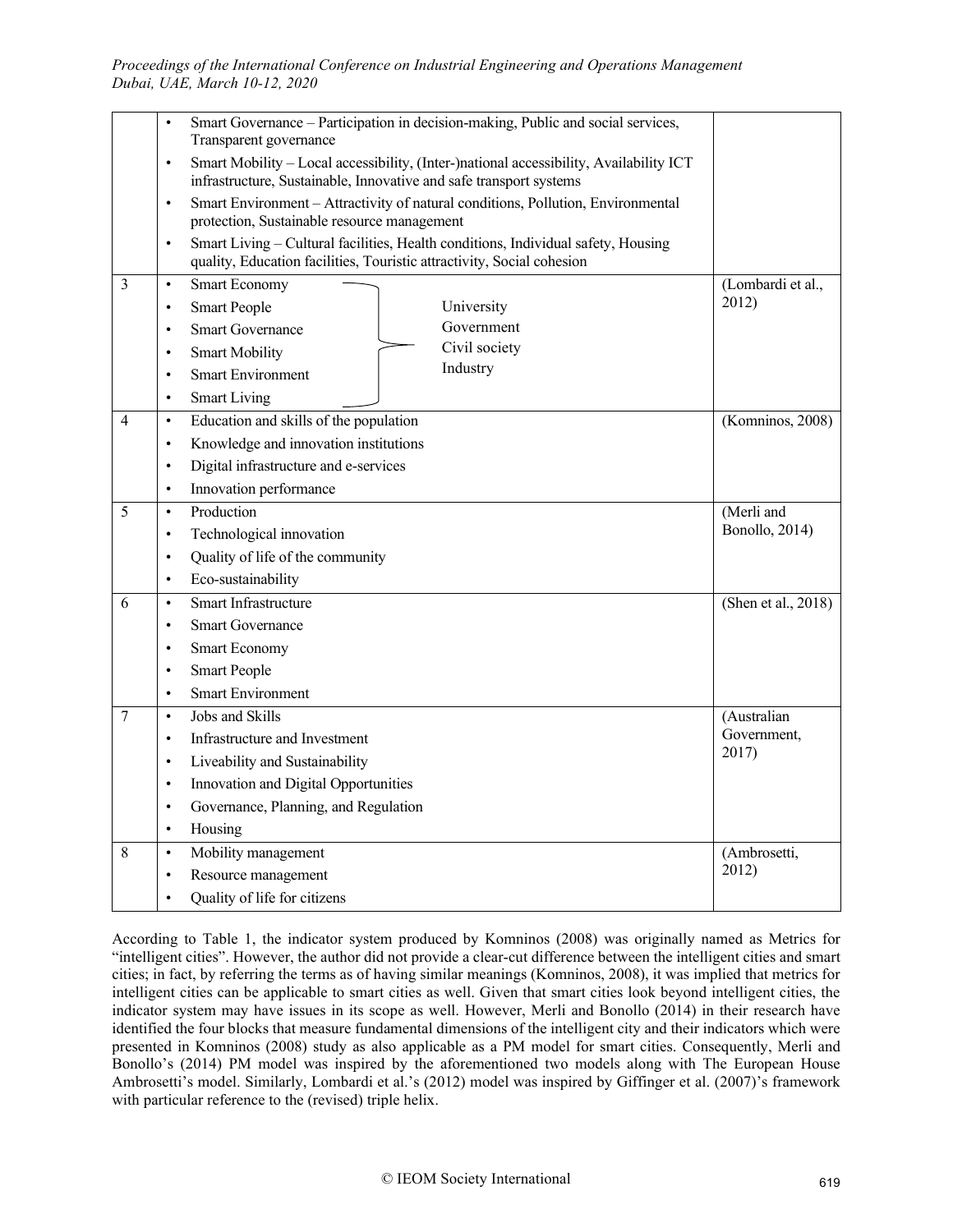Similarly, the PM model developed by Bosch et al. (2016) covered similar content dimensions which were also identified in Giffinger et al.'s (2007) framework while emphasizing some aspects like Prosperity and Propagation through theming. Whereas Shen et al.'s (2018) framework, which aimed the Chinese context, replaced the themes Smart Living and Smart Mobility with Smart Infrastructure. Meanwhile, the framework constructed for the Australian context by Australian Government (2017) took a completely different form of theming.

#### **The Most Significant Themes/ Dimensions in a PM Model for a smart city**

Given the significance of Giffinger et al.'s (2007) framework, it was used as the basis to understand the most significant themes. The sole purpose of signifying themes is to incorporate every possibility of the indicators so as to form the comprehensive summary PM model for smart cities. Although the themes Smart People and Smart Living are usually considered separate two themes, the compared frameworks convince that both can be considered as a single theme when amalgamating the frameworks/themes. Moreover, the applicability of the theme Propagation is arguable as the replicability of smart features are said to be unique to the context where they are applied. Therewith it can be observed the following as the most significant themes.

#### **4.1 Smart Economy**

Bosch et al.'s (2016) content dimensions "Prosperity" refers to the "economic viability" and "project value" to users, stakeholders, neighbourhood, and indirectly affected entities. Authors also consider the subtheme "Economic Performance", which provides a compatible definition to the focus area of Smart Economy introduced by Giffinger et al. (2007). Similarly, in Komninos's (2008) framework, "innovation performance" covers aspects of Giffinger et al.'s (2007) Smart Economy in general. However, Giffinger et al. (2007) emphasized much on the economic competitiveness and therefore the factors around that. Although this is the case, the other frameworks specify the economic outcomes of smart city initiatives as per Chourabi et al. (2015) such as business/job creation, development of the workforce, and improved productivity as their content dimensions. For example, Production - Merli and Bonollo (2014), Jobs and Skills and Innovation and Digital Opportunities (Australian Government, 2017).

## **4.2 Smart People and Smart Living**

According to Giffinger et al.'s (2007) classification smartness of people refers not only to the level of education/qualification but also to their open-mindedness, social interactions, public life, and other aspects like flexibility and creativity while the classification of smart living encompasses the aspects of quality of life of citizens with regards to housing, health and safety, education, cultural facilities, social cohesion, and touristic attractivity. These similar aspects under smart living are mentioned under the people factor in Bosch et al.'s (2016) classification. Importance is given to the "education and skills of the population" and "knowledge and innovation institutions" in Komninos (2008)'s classification as well. Similarly, in Merli and Bonollo's (2014) classification the quality of life of the community factor is highlighted. In the Australian Government's (2017) PM framework relatable content dimensions are mentioned. For instance, "Jobs and Skills", which was aforementioned under smart economy has additions like educational attainment which comes under the smart people classification as per Giffinger et al. (2007). In addition to that the two policy priorities in Australian Government (2017)'s Performance Measurement framework; "Liveability and Sustainability" which represent indicators purely based on the quality of life factor of citizens and "Housing" come under Giffinger, et al. (2007)'s Smart Living classification.

#### **4.3 Smart Governance**

Giffinger et al. (2007) emphasized governance as a key factor that requires attention in three main areas; the political participation, public administration, and services for citizens. Governance is classified with a similar interpretation by Bosch et al. (2016). In fact, both the classifications highlight the transparency of governance together with community involvement in decision making. In the Australian Government's (2017) framework Governance together with Planning and Regulation are discussed with regards to governance fragmentation. Similarly, in Shen et al.'s (2018) framework, although the classification termed as Smart Governance, new aspects like e-Government availability, participation by social media, and trading platforms for public resources have raised the concerns. Having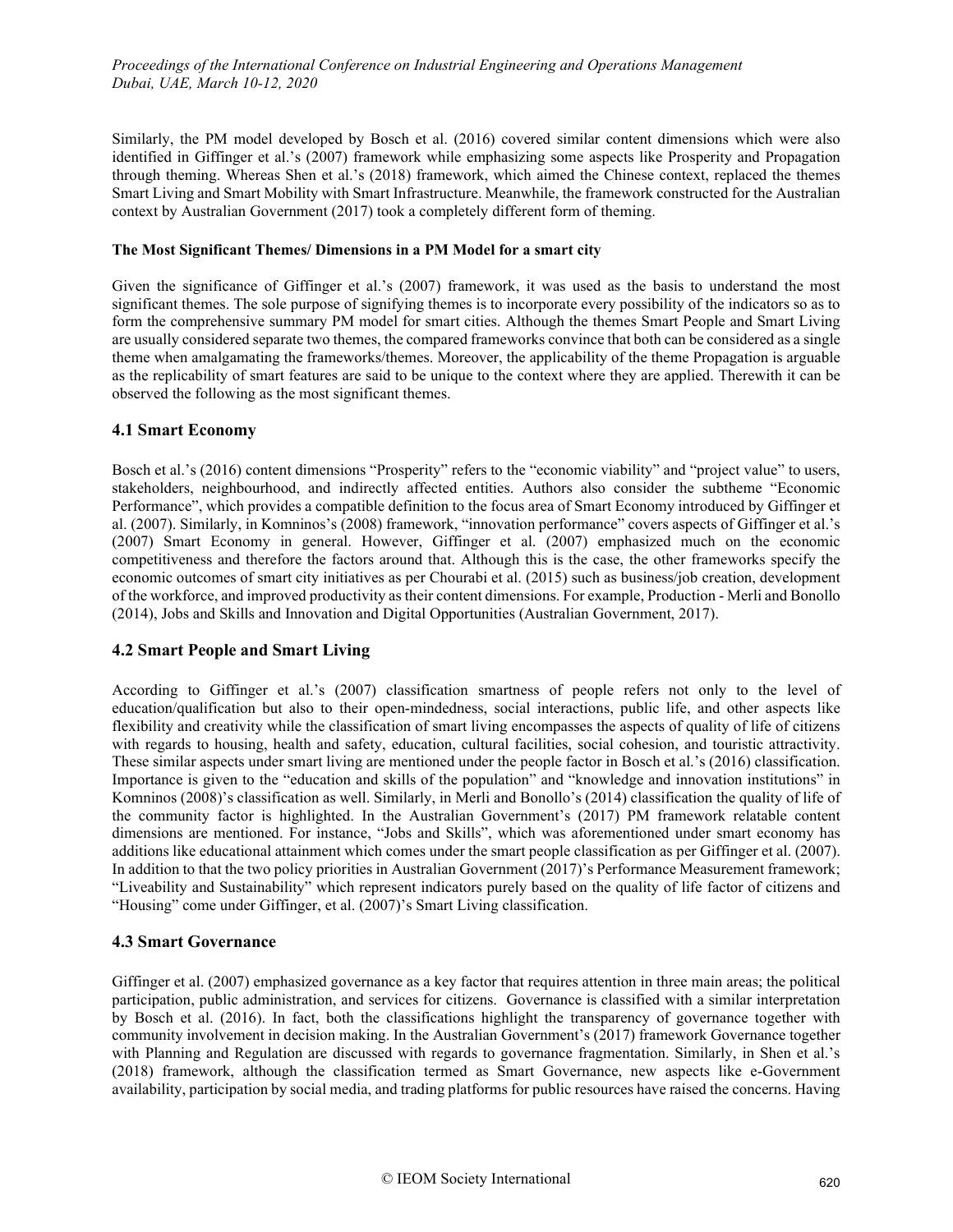users of e-gov as an indicator under digital infrastructure and e-services, Komninos (2008) has also paid attention on this regard.

#### **4.4 Smart Environment**

Giffinger et al. (2007) described Smart Environment mainly in terms of the attractivity of natural conditions such as green spaces, and climate the efforts taken towards resources and pollution management and environmental protection. The areas such as resource management, pollution and waste management, and attractivity and conservation of ecosystem which Giffinger et al. (2007) considered as important are also emphasized by Bosch et al. (2016) as well. They further added the focus areas like energy and mitigation, as well as climate resilience under Smart Environment/planet classification. Similarly, Merli and Bonollo (2014), Australian Government (2017), and Ambrosetti (2012) too have themed Eco-sustainability and Resource management respectively under their classifications.

#### **4.5 Smart Mobility**

While Giffinger et al. (2007), Lombardi et al. (2012), and Ambrosetti (2012) refer smart mobility under transport and ICT infrastructure authors like Komninos (2008), Merli and Bonollo (2014), and Shen et al. (2018) rather highlighted the importance of the ICT infrastructure. Alternatively, the Australian Government, (2017) has considered mobility under the two classifications, namely "Infrastructure and Investment" and "Innovation and Digital Opportunities". Under "Infrastructure and Investment" they referred to transportation where they have specified the indicators such as Jobs accessibility (in 30 minutes), work trips by the public, and active transport and peak travel delay. Under "Innovation and Digital Opportunities" they have discussed the indicator Broadband connections which is one of the indicators used by Komninos (2008) under his Digital infrastructure and e-services classification. Shen, et al. (2018) have also specified a similar set of indicators in elaborating their classification of smart infrastructure.

#### **4.6 Propagation**

This theme is classified under the Bosch et al.'s (2016) framework where propagation is referred to as the potential of a smart city solution(s) to replicate and scale to other locations/contexts/cities depending on the smart city project's inherent characteristics. However, this theme should be construed in a way that it does not show any intention to compromise the identity of an existing context to where the smart city is designed, as ideally the whole smart city concept should be understood without disturbing the existing conditions (Tomar and Gupta, 2019).

The importance of layer wise classification (University, Government, Civil society, and Industry) of each theme can be considered as the most vital lesson to be obtained from Lombardi et al.'s (2012) framework. Therefore, identification of indicators under each layer of themes/subthemes is the ideal way to form a summary PM model.

## 5. Conclusions and Future Work

PM in smart cities has raised its concerns in an established market where the notion has not yet reached a consensus. Subsequently, the content dimensions of the PM frameworks always took the form of Smart Characteristics which in other words refers to the requirements that can measure the smartness of a smart city. While different authors/organizations investigated different focus areas, the foremost framework presented by Giffinger et al. (2007) could be accepted as the most constructive, comprehensive, and the most cited framework. Therefore, this study also considered Giffinger et al.'s (2007) framework to be the basis to compare with other frameworks/classifications and amalgamate to summarise the themes. The content dimensions of each framework are termed as themes. Under the themes some frameworks listed out sub-themes and thereafter indicators while some frameworks only have indicators. Whatsoever, in situations where the elaborating of theming is vague, immediately the sub-themes and indicators should be referred. Moreover, the most ideal way to determine indicators is to identify them under the layers, namely University, Government, Civil society, and Industry. Likewise, the outcome of the reviewing of themes resulted in briefing of the themes to six, namely Smart Economy, Smart People and Smart Living, Smart Governance, Smart Environment, Smart Mobility, and Propagation. Figure 1 depicts sub-themes that have been identified under each of the themes.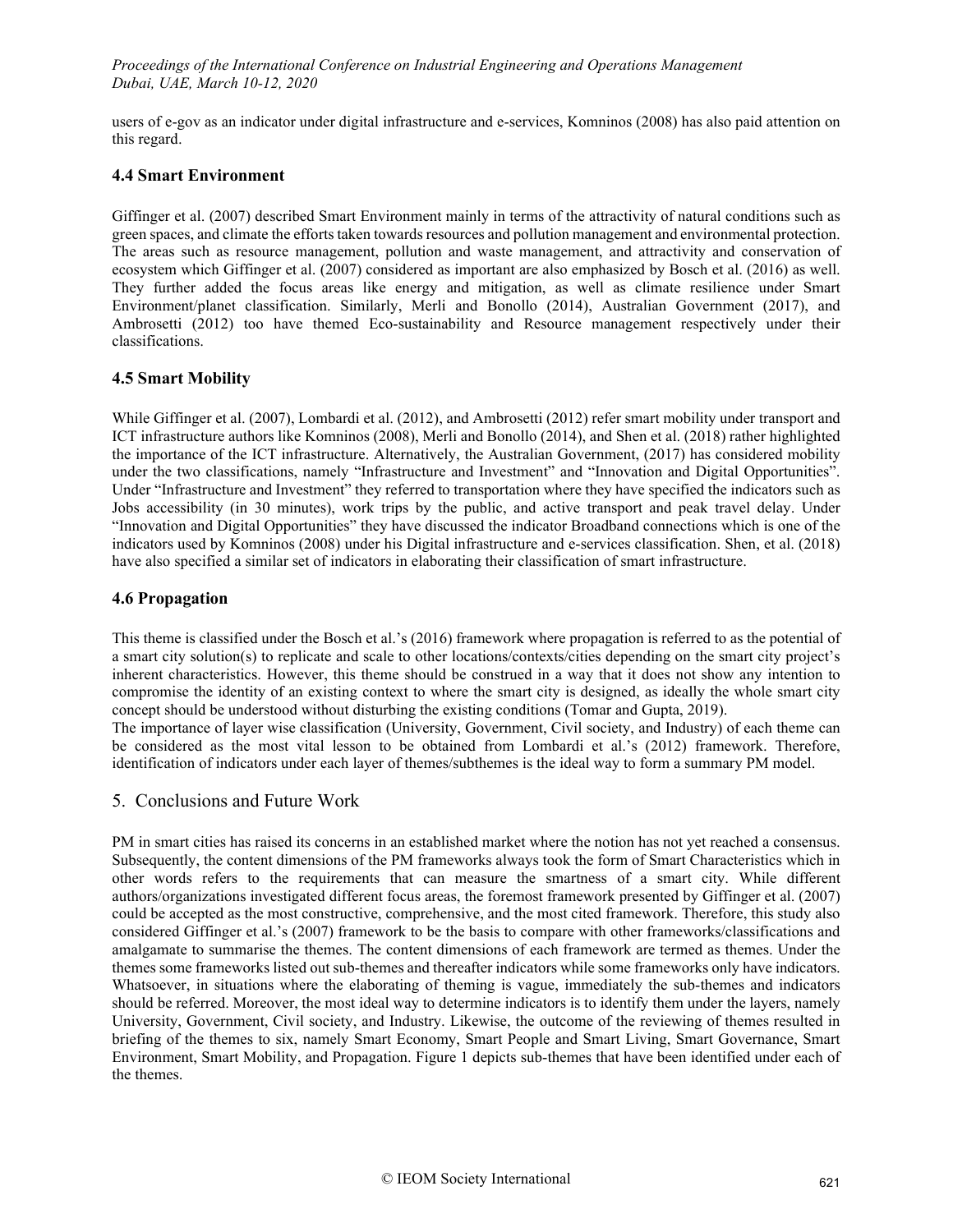| <b>SMART ECONOMY</b><br>Innovation, Innovative spirit, and Innovation<br>performance<br>Entrepreneurship<br>Economic image & trademarks; Production<br>and Productivity<br>Employment, Flexibility of labour market,<br>and Jobs and Skills<br>International embeddedness<br>$\bullet$<br>Equity<br>Green economy<br>Attractiveness & competitiveness | <b>SMART PEOPLE</b><br>Level of qualification, Education and skills of the<br>$\bullet$<br>population<br>Affinity to lifelong learning<br>$\bullet$<br>Social and ethnic plurality<br>$\bullet$<br>Flexibility<br>$\bullet$<br>Creativity<br>$\bullet$<br>Cosmopolitanism and open-mindedness<br>$\bullet$<br>Knowledge about the region/country<br>٠<br>Knowledge and innovation institutions<br><b>SMART LIVING</b>                                                                                                                                       |
|-------------------------------------------------------------------------------------------------------------------------------------------------------------------------------------------------------------------------------------------------------------------------------------------------------------------------------------------------------|-------------------------------------------------------------------------------------------------------------------------------------------------------------------------------------------------------------------------------------------------------------------------------------------------------------------------------------------------------------------------------------------------------------------------------------------------------------------------------------------------------------------------------------------------------------|
| <b>SMART GOVERNANCE</b><br>Organisation<br>composition,<br>process,<br>leadership, and transparency<br>Community involvement in decision-making<br>Multi-level governance<br>$\bullet$<br>Governance fragmentation<br>Public and social services<br>Transparent governance<br>Planning and Regulation                                                 | Cultural facilities<br>Health conditions<br>٠<br>Individual safety<br>$\bullet$<br><b>Education facilities</b><br>$\bullet$<br>Touristic attractivity<br>$\bullet$<br>Access to (other) services<br>$\bullet$<br>Diversity and social cohesion<br>Quality of housing and the built environment<br>Quality of life of the community<br>$\bullet$<br>Liveability<br>Sustainability<br><b>SMART MOBILITY</b><br>Local accessibility<br>(Inter-)national accessibility<br>Availability ICT infrastructure<br>Sustainable, innovative, and safe transport system |
| <b>SMART ENVIRONMENT</b><br>Attractivity of natural conditions<br>Pollution & waste<br>Environmental protection<br>Sustainable resource management<br>Energy & mitigation<br>Materials, water, land, Ecosystem<br>Climate resilience<br>Eco-sustainability                                                                                            |                                                                                                                                                                                                                                                                                                                                                                                                                                                                                                                                                             |

Figure 1: Themes and sub-themes for performance measurement in Smart Cities

This study is a part of a research project, of which one of the broader scopes is to form a PM framework for Sri Lanka with a comprehensive set of indicators. In the process of forming a PM framework to Sri Lanka, a summary model with indicators will be prepared based on themes, subthemes, and indicators as specified in the literature. This paper presents the work up to summarising the themes and subthemes from literature. Therefore, the next step in the proceeding of this study until creating a summary PM model for smart cities would be to follow this same process to determine the indicators. Employing a top-down approach, the selected summary of the themes and afterwards the sub-themes will be used as a guide under which the indicators are to be recognized.

## **Acknowledgements**

This research is supported in part by the Senate Research Grant of the University of Moratuwa under award number SRC/LT/2018/31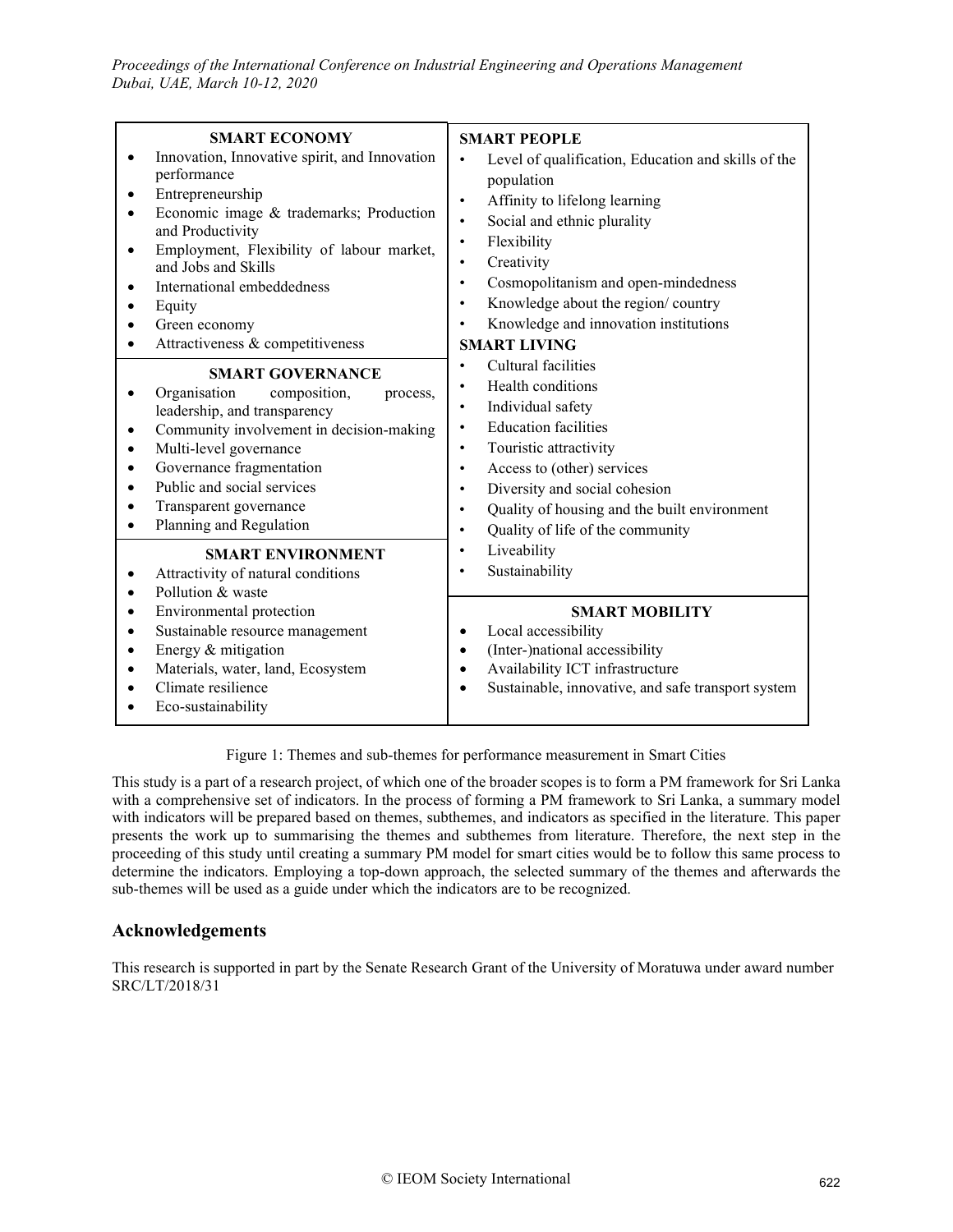#### **References**

Afonso, R. A. et al., 2015. *Brazilian Smart Cities: Using a Maturity Model to Measure and Compare Inequality in Cities.* s.l., ACM, pp. 230-238.

Airaksinen, M., Seppä, I.P., Huovila, A., Neumann, H.M., Iglar, B. and Bosch, P., 2017, June. Smart city performance measurement framework CITYkeys. In *2017 International Conference on Engineering, Technology and Innovation (ICE/ITMC)* (pp. 718-723). IEEE.

Albino, V., Berardi, U. & Dangelico, R. M., 2015. Smart Cities: Definitions, Dimensions, Performance, and Initiatives. *Journal of Urban Technology,* 22(1), p. 3–21.

Ambrosetti, F., 2012. *Smart Cities in Italy: an opportunity in the spirit of Renaissance for a new quality of life,* s.l.: ABB-The European House Ambrosetti.

Australian Government, 2017. *Smart Cities Plan: National Cities Performance Framework - Final Report,*  s.l.: Commonwealth of Australia.

Behn, R. D., 2003. Why measure performance? Different purposes require different measures. *Public administration review,* 63(5), pp. 586-606.

Bifulco , F., Tregua , M., Amitrano, C. C. & D'Auria, A., 2016. ICT and sustainability in smart cities management. International Journal of Public Sector Management, 29(2), pp. 132-147.

Bosch, P. et al., 2016. *Deliverable 1.4 Smart city KPIs and related methodology - final, s.l.: CITYkeys.* Bouckaert, G. & Halligan, J., 2008. *Managing Performance: International Comparisons.* London: Routledge.

Carli, R., Dotoli, M., Pellegrino, R. and Ranieri, L., 2013, October. Measuring and managing the smartness of cities: A framework for classifying performance indicators. In *2013 IEEE International Conference on Systems, Man, and Cybernetics* (pp. 1288-1293). IEEE.

Choong, K. K., 2014. The Fundamentals of Performance measurement systems: A Systematic Approach to Theory and a Research Agenda. *International Journal of Productivity and Performance Management,* 63(7), pp. 879-922.

Garau, C., Masala, F. and Pinna, F., 2015, June. Benchmarking smart urban mobility: A study on Italian cities. In *International Conference on Computational Science and Its Applications* (pp. 612-623). Springer, Cham.

Giffinger, R. et al., 2007. *Smart cities – Ranking of European medium-sized cities,* s.l.: s.n.

Gil-Garcia, J. R., Pardo, T. A. & Nam, T., 2015. What makes a city smart? Identifying core components and proposing an integrative and comprehensive conceptualization. *Information Polity,* 20(1), pp. 61-87.

Harbour, J. L., 2009. *The basics of Performance Measurement.* Boca Raton: CRC Press.

Harms, J., 2016, July. Critical success factors for a smart city strategy. In *25th twente student conference on IT, Netherlands*.

Huovila, A., Airaksinen, M., Piira, K. and Penttinen, T., 2016, September. Smart city performance measurement system. In *Proceedings of the 41th IAHS World Congress Sustainability Innovation for the Future, Algarve, Portugal* (pp. 13-16).

Huovila, A., Airaksinen, M., Pinto-Seppä, I., Piira, K., Bosch, P., Penttinen, T., Neumann, H.M. and Kontinakis, N., 2017. CITYkeys smart city performance measurement system. *International Journal for Housing Science and Its Applications*, *41*(2), pp.113-125.

Komninos, N., 2015. *The Age of Intelligent Cities Smart environments and innovation-for-all strategies.* 1st ed. New York: Routledge.

Landy, F., Zedeck, S. & Cleveland, J., 2017. *Performance measurement and theory.* Oxon: Routledge. Lombardi, P., Giordano, S., Farouh, H. & Yousef, W., 2012. Modelling the smart city performance.

*Innovation: The European Journal of Social Science Research,* 25(2), pp. 137-149.

Merli , M. Z. & Bonollo, E., 2014. Performance measurement in the smart cities. In: *Smart City.* Cham: Springer, pp. 139-155.

Orlowski, A. and Romanowska, P., 2019. Smart Cities Concept: Smart Mobility Indicator. *Cybernetics and Systems*, *50*(2), pp.118-131.

Richter, C., Kraus, S. and Syrjä, P., 2015. The Smart City as an opportunity for entrepreneurship. *International Journal of Entrepreneurial Venturing*, 7(3), pp.211-226.

Shafritz, J.M., Borick, C., Russell, E.W. and Hyde, A.C., 2016. *Introducing public administration*. Routledge.

Shen, L. et al., 2018. A holistic evaluation of smart city performance in the context of China. *Journal of Cleaner Production.*